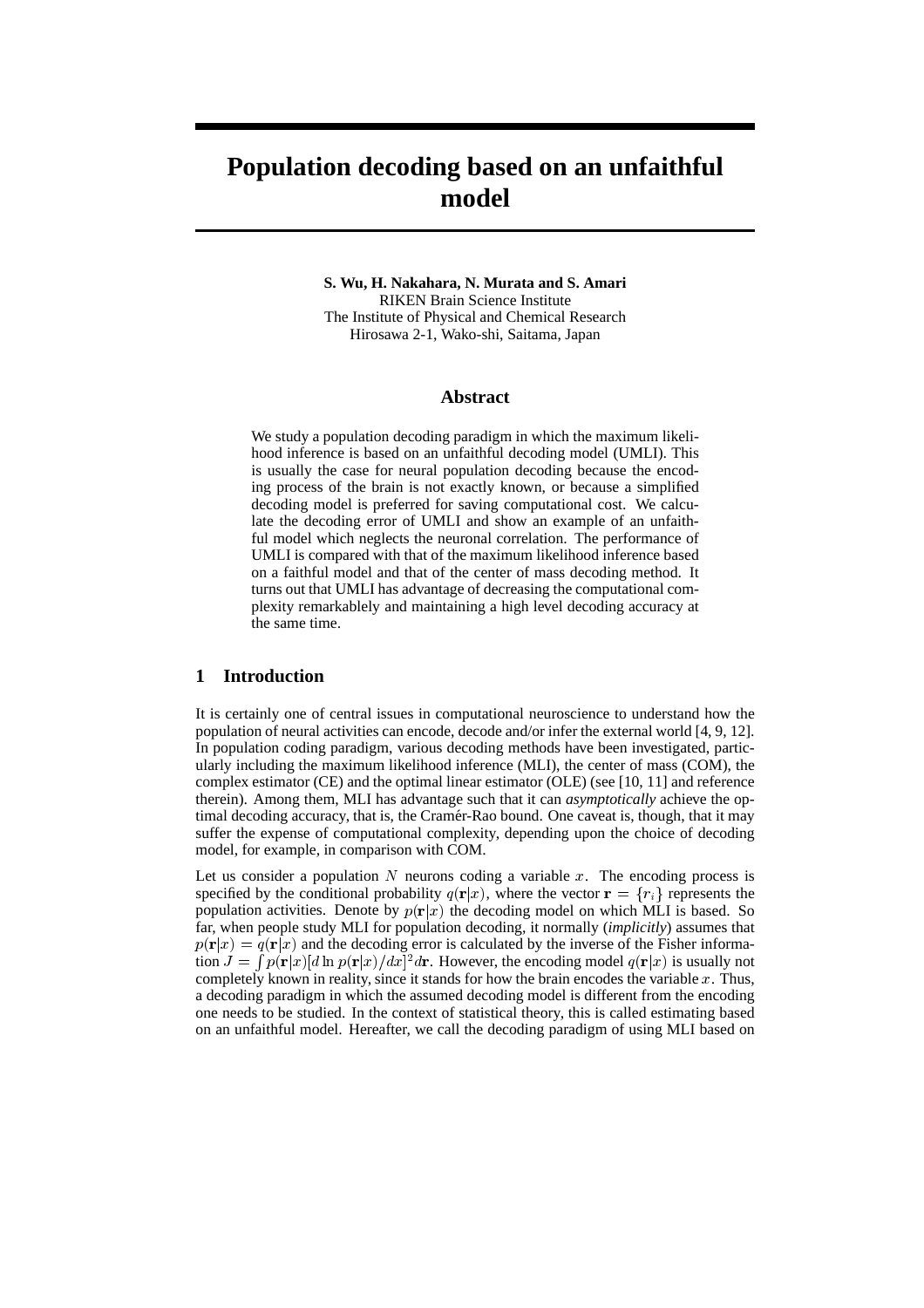an unfaithful model, UMLI, to distinguish the classical MLI based on the correct model.

UMLI turns out to have an attracting property. When a properly simplified unfaithful model is used, it can remarkablely decrease computational cost and at the same time maintain a high-level decoding accuracy. This is confirmed in our calculation in Sec.3 and 4, where an uncorrelated neuron response model is used for decoding to replace the real correlated one.

The paper is organized as follows. The decoding error of UMLI is derived in Sec.2. An example of an unfaithful model is given in Sec.3, which neglects the correlation between the neurons' response. In Sec.4, the performances of UMLI, MLI and COM are compared when the tuning functions are triangular ones. Some overall discussion and conclusion are given in Sec.5.

## **2 The decoding error of UMLI**

The decoding error of MLI based on an unfaithful model has been studied in the statistical theory [2, 8]. Here we generate it to the case of population coding. The result also holds for MLI.

For clearance, we introduce some notations.  $\nabla f(x)$  denotes  $df(x)/dx$ .  $E_q[f(x)]$  and  $V_q[f(x)]$  denote respectively the mean value and the variance of  $f(x)$  with respect to the distribution  $q(\mathbf{r}|x)$ .

Given an observation of population activity,  $\mathbf{r}^*$ , the ML estimate  $\hat{x}$  is the value of x that maximizes the likelihood  $L(\mathbf{r}^*, x) = \ln p(\mathbf{r}^* | x)$ . Denote by  $x_{\text{opt}}$  the optimal value of  $\hat{x}$ which satisfies  $E_q[\nabla L(\mathbf{r}^*, x_{\text{opt}})] = 0.$ 

Let us consider the expansion of  $\nabla L(\mathbf{r}^*, \hat{x})$  at  $x_{\text{opt}}$ ,

$$
\nabla L(\mathbf{r}^{\star}, \hat{x}) \simeq \nabla L(\mathbf{r}^{\star}, x_{\text{opt}}) + \nabla \nabla L(\mathbf{r}^{\star}, x_{\text{opt}}) (\hat{x} - x_{\text{opt}}). \tag{1}
$$

Since  $\nabla L(\mathbf{r}^*, \hat{x}) = 0$ , we have

$$
\frac{1}{N} \nabla \nabla L(\mathbf{r}^*, x_{\text{opt}}) \sqrt{N} (\hat{x} - x_{\text{opt}}) \simeq -\frac{1}{\sqrt{N}} \nabla L(\mathbf{r}^*, x_{\text{opt}}),\tag{2}
$$

where  $N$  is the number of neurons.

We consider that the neuronal correlation is negligible when their preferred stimuli is different enough. More precisely, we consider the case where the martingale convergence theorem holds. So, when  $N$  is large, by the weak law of large numbers,

$$
\frac{1}{N} \nabla \nabla L(\mathbf{r}^*, x_{\text{opt}}) \simeq \frac{1}{N} E_q [\nabla \nabla L(\mathbf{r}, x_{\text{opt}})]
$$
\n
$$
= \frac{1}{N} Q(x_{\text{opt}}). \tag{3}
$$

The random variable  $\nabla L(\mathbf{r}^*, x_{\text{opt}})/\sqrt{N}$  has zero mean, since  $E_q[\nabla L(\mathbf{r}, x_{\text{opt}})/\sqrt{N}] = 0$ , and variance proportional to  $G/N$ , where G is defined by

$$
G \equiv V_q [\nabla L(\mathbf{r}, x_{\text{opt}})]. \tag{4}
$$

Therefore, the total decoding error of UMLI is

$$
(\hat{x} - x) \sim (x_{\text{opt}} - x) + Q^{-1} G^{1/2} \epsilon,
$$
\n(5)

where  $\epsilon$  is a random variable with zero mean and variance 1.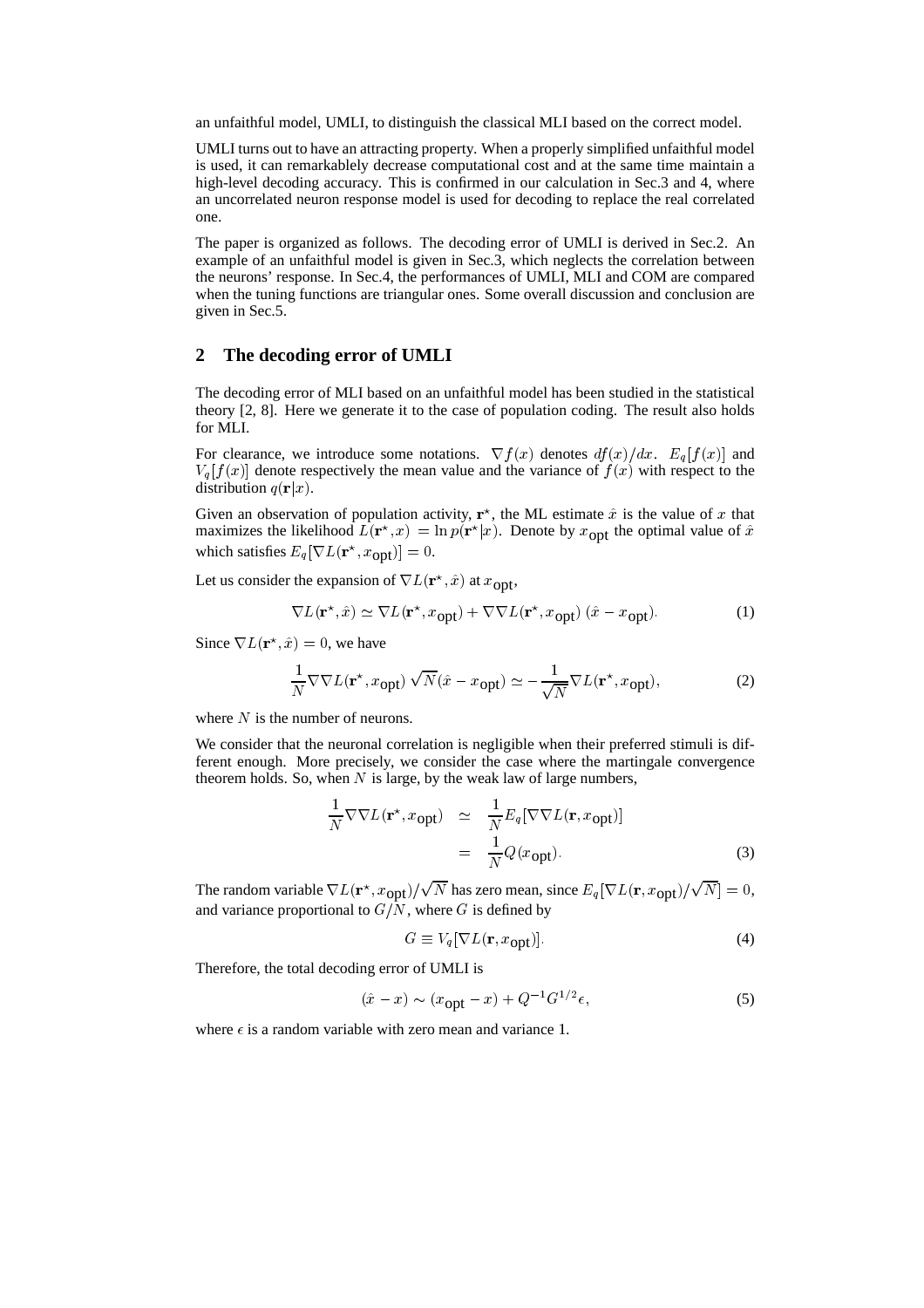Note that when a faithful model is used, i.e.,  $p(\mathbf{r}|x) = q(\mathbf{r}|x)$ , we have  $x_{\text{opt}} = x$  and  $G = Q = V_p[\nabla L(\mathbf{r}, x)]$  is the Fisher information. The decoding error is then the Cramér-Rao bound. When an unfaithful model is used,  $G$  and  $Q$  are usually different from the Fisher information, and the decoding error is larger than the Cramér-Rao bound.

We should point out that the above result is derived based on the condition that the neuronal correlation is negligible when their preferred stimuli is quite different. More generally, we need to use the martingale convergence theorem which guarantees the convergence for correlated signals. If this condition is not satisfied, the result may not hold. This is also true for MLI. We have found simple conditions which guarantee that both the central limit theorem and the law of large numbers hold.

## **3 An unfaithful model of neglecting the neuronal correlation**

Cross-correlation in neuronal activity is observed in both primary sensory and motor areas, where population coding is believed to be used [3, 7, 13]. There have been a number of works analyzing the effect of correlation on the MLI decoding accuracy. [1, 14]. Their calculation is based on the assumption that the encoding and decoding models are the same. Taking into account the complexity of the neuronal correlation, it is of practical importance to consider a decoding paradigm without using the information of the correlation. The simplest way is to neglect the neuronal correlation.

Consider a pair-wise correlated neural response model in which the neuron activities are assumed to be multivariate Gaussian

$$
q(\mathbf{r}|x) = \frac{1}{\sqrt{(2\pi)^N \det(\mathbf{A})}} \exp\left[-\frac{1}{2} \sum_{i,j} A^{-1}{}_{ij} (r_i - f_i(x)) (r_j - f_j(x))/\sigma^2\right], \quad (6)
$$

where  $f_i(x)$  is the mean value of the response of the *i*th neuron representing its tuning function,

$$
\langle (r_i - f_i(x)) \rangle = 0. \tag{7}
$$

<sup>A</sup> is the covariance matrix, which is defined by

$$
\langle (r_i - f_i(x))(r_j - f_j(x)) \rangle = \sigma^2 A_{ij}.
$$
 (8)

For simplicity we assume it is stimulus-independent. The matrix  $A^{-1}$  is its inverse.

The decoding error of MLI has been calculated in [1, 14], which is

$$
\langle (\hat{x} - x)^2 \rangle \text{MLI} \sim \frac{\sigma^2}{\sum_{ij} A^{-1} \, ij f'_i(x) f'_j(x)},\tag{9}
$$

where  $f_i'(x) = df_i(x)/dx$ .

Consider a decoding model which neglects the correlation while keeps the tuning functions unchanged,

$$
p(\mathbf{r}|x) = \frac{1}{\sqrt{(2\pi)^N \sigma^N}} \exp[-\sum_{i} (r_i - f_i(x))^2 / 2\sigma^2].
$$
 (10)

The UMLI estimate is the solution of

$$
\nabla \ln p(\mathbf{r}, \hat{x}) = \sum_{i} [r_i - f_i(\hat{x})] f'_i(\hat{x})
$$
  
= 0. (11)

From  $E_q[\nabla \ln p(\mathbf{r}, x_{\text{opt}})] = 0$ , we can get

$$
\sum_{i} [f_i(x) - f_i(x_{\text{opt}})] f'_i(x_{\text{opt}}) = 0 \tag{12}
$$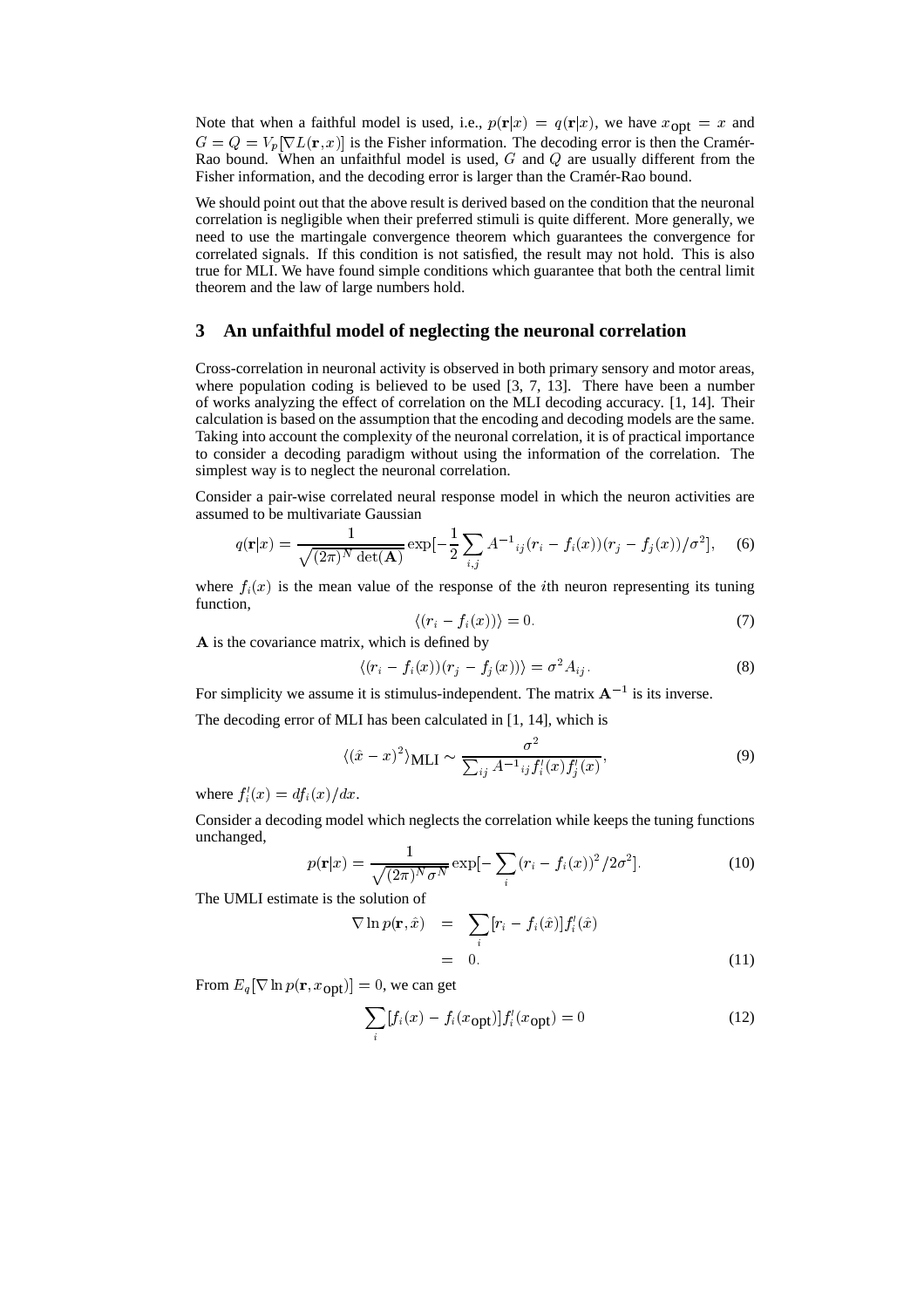Hence  $x_{opt} = x$  and UMLI is an unbiased estimator in the present case.

From the eq.(3) and (4), we get

$$
Q(x) = \frac{-\sum_{i} (f_i'(x))^2}{\sigma^2},
$$
\n(13)

$$
G(x) = \frac{\sum_{ij} A_{ij} f'_i(x) f'_j(x)}{\sigma^2}.
$$
 (14)

Therefore, the decoding error of UMLI is

$$
\langle (\hat{x} - x)^2 \rangle \text{UMLI} \sim \frac{\sigma^2 \sum_{ij} A_{ij} f'_i(x) f'_j(x)}{[\sum_i (f'_i(x))^2]^2}.
$$
 (15)

Compared with MLI, UMLI has equivalent or larger decoding error according to the Cramér-Rao bound. Whereas, by omitting the operation of updating matrix inverse in MLI, UMLI largely decreases the computational cost.

To evaluate the performance of UMLI, we compare it with COM [5]. COM is a simple decoding scheme without using any information of the encoding process, whose estimate is

$$
\hat{x} = \frac{\sum_{i} r_i c_i}{\sum_{i} r_i},\tag{16}
$$

where  $c_i$  is the preferred stimulus of the *i*th neuron. The shortcoming of COM is the large decoding error. Without loss of generality, we assume that the preferred stimuli is symmetrically distributed around the stimulus x, which leads to  $\sum_i f_i(x)c_i = 0$ . This assures that an unbiased COM estimate can be obtained.

It is not difficult to calculate the decoding error of COM, which is given by,

$$
\langle (\hat{x} - x)^2 \rangle_{\text{COM}} \sim \frac{\sigma^2 \sum_{ij} A_{ij} c_i c_j}{[\sum_i f_i(x)]^2}.
$$
 (17)

### **4 Performance comparison: the case of triangular tuning functions**

To show the different performances of the above three methods, we consider the tuning functions to be triangular ones,

$$
f_i(x) = \begin{cases} 1 - |x - c_i|/a & |x - c_i| < a \\ 0 & |x - c_i| \ge a \end{cases} \tag{18}
$$

where the parameter  $\alpha$  is the tuning width. A good point of the triangular function (due to its lineariality) is that the decoding errors of MLI and UMLI can be exactly (*not asymptotically*) calculated by the eqs. (9) and (15) (see Appendix).

We assume that the preferred stimuli is uniformly distributed and locate at  $c_i = (i - 1/2)L$ for  $i = -\infty, \dots, \infty$  being integer, where L is the minimum distance between the preferred stimuli. The tuning width a takes value of  $nL$  with n an integer, and there are  $2n$  numbers of neurons involved in the decoding precess (We set  $r_i = 0$  when  $f_i(x) = 0$  to make the Gaussian response model feasible.). The comparison is done at  $x = 0$ .

Two kinds of correlation structures are considered. One is of limited-range correlation, with the correlation matrix written as [1, 13]

$$
A_{ij} = \sigma^2 \rho^{|i-j|},\tag{19}
$$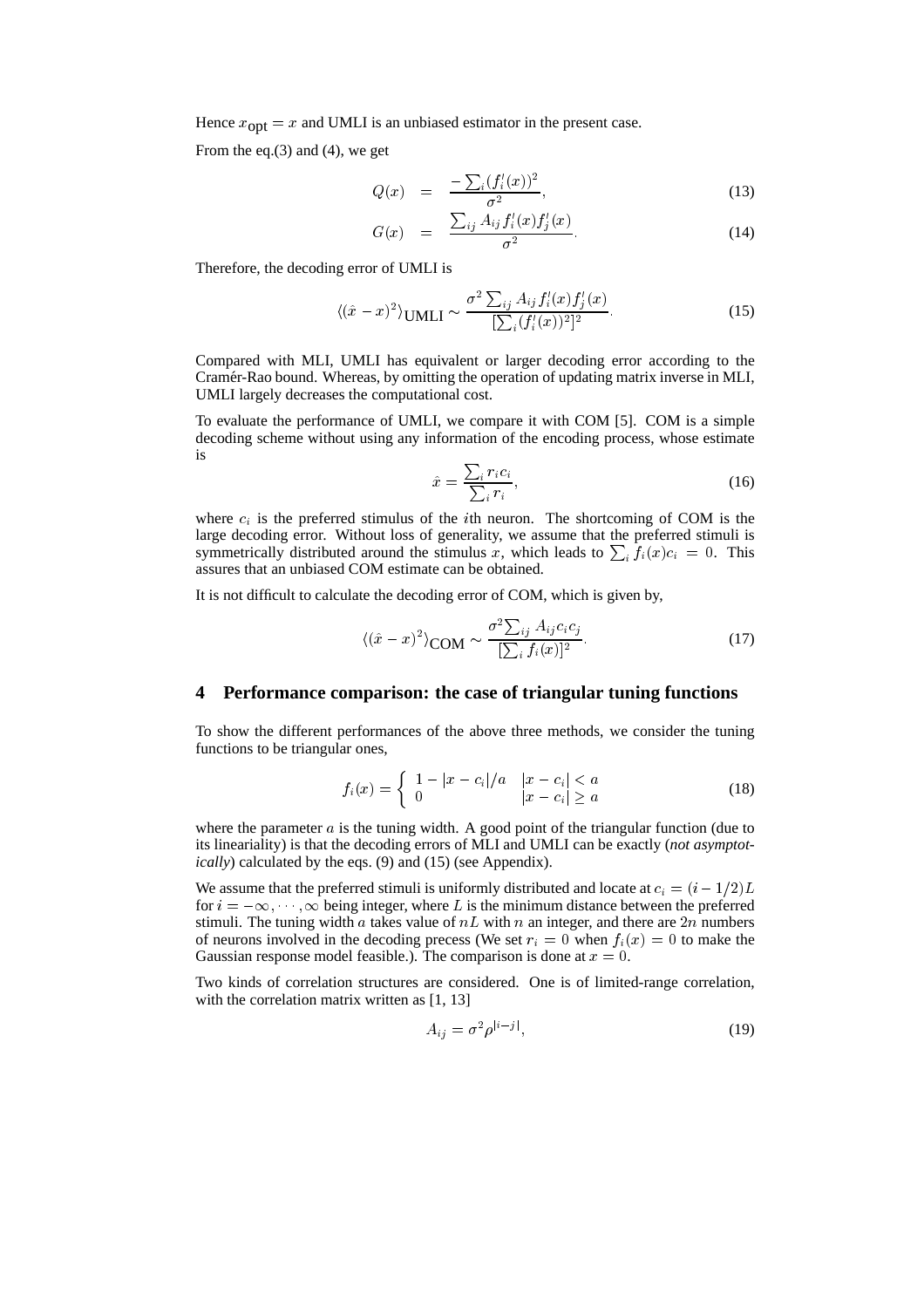where the parameter  $\rho$  (with  $0 < \rho < 1$ ) determines the range of the correlation in the population. The inverse of the covariance matrix is

$$
A^{-1}_{ij} = \frac{1+\rho^2}{1-\rho^2} [\delta_{ij} - \frac{\rho}{1+\rho^2} (\delta_{i+1,j} + \delta_{i-1,j})]
$$
(20)

This model captures a fact that the correlation strength between neurons decrease with the dissimilarity in the preferred stimuli, a property often observed in cortical areas.

Fig.1(a) shows the results of the three methods. We see that UMLI has lower decoding error than that of COM with a difference increasing with the tuning width. Compared with MLI, UMLI has larger decoding error with the relative difference, defined by  $\left[ \frac{\hat{x}}{x} - \frac{\hat{x}}{x} \right]$  $\frac{f(x)}{f(x)} = \frac{\langle (\hat{x} - x)^2 \rangle_{\text{ML}}}{\langle (\hat{x} - x)^2 \rangle_{\text{ML}}}$ , decreases with the tuning width. This means UMLI becomes more comparable to MLI as the tuning width is larger.

In the above calculation we haven't considered neuronal spontaneous activity. If this factor is included, for example, set  $f_i(x) = \gamma$  when  $|x - c_i| > a$ , where  $\gamma$  is a small positive constant, the decoding error of COM will become larger (In this case, we need to restrict the range of stimuli to avoid the divergence of the decoding error). Its performance will have a property of decreasing with the tuning width when the tuning width is small, and increasing when the tuning width is large, a behavior observed in [12]. Whereas, the performance of MLI and UMLI won't be affected due to their nature of decoding using the derivative of the tuning functions. Thus, adding a spontaneous term will only enlarge the superiority of UMLI with respect to COM.

The other correlation structure we study is an uniform one [1, 6] with the correlation matrix written as

$$
A_{ij} = \delta_{ij} + c(1 - \delta_{ij}),\tag{21}
$$

where the parameter c (with  $-1 < c < 1$ ) determines the correlation strength. The inverse of the covariance matrix is

$$
A^{-1}_{ij} = \frac{\delta_{ij}(2nc + 1 - c) - c}{(1 - c)(2nc + 1 - c)}.
$$
\n(22)

The decoding errors of the three methods are calculated to be

$$
\langle (\hat{x} - x)^2 \rangle_{\text{MLI}} = \frac{(1 - c)L^2 \sigma^2 n}{2} \tag{23}
$$

$$
\langle (\hat{x} - x)^2 \rangle_{\text{UMLI}} = \frac{(1 - c)L^2 \sigma^2 n}{2} \tag{24}
$$

$$
\langle (\hat{x} - x)^2 \rangle_{\text{COM}} = \frac{(1 - c)L^2 \sigma^2 (4n^2 - 1)}{6n} \tag{25}
$$

Fig.1(b) shows the results of the three methods. We again observe that the decoding error of UMLI is lower than that of COM with the difference increase with the tuning width. And interestingly, UMLI has the same performance as MLI.

It is interesting to point out that, for general tuning functions and the uniform correlation model, we need to check if the law of large numbers and the central limit theorem hold. If not, we can't calculate the decoding errors of MLI and UMLI by using the formulas (9) and (15). We have proved that they hold in our cases from the facts that  $\sum_i f'_i(x) =$  $\sum_i f''_i(x) = 0$ , although its proof is omitted.

## **5 Conclusion and discussion**

In summary we studied the population decoding paradigm of using MLI and basing on an unfaithful decoding model. This is motivated by the fact that the encoding process of the brain is usually not exactly known to the estimator.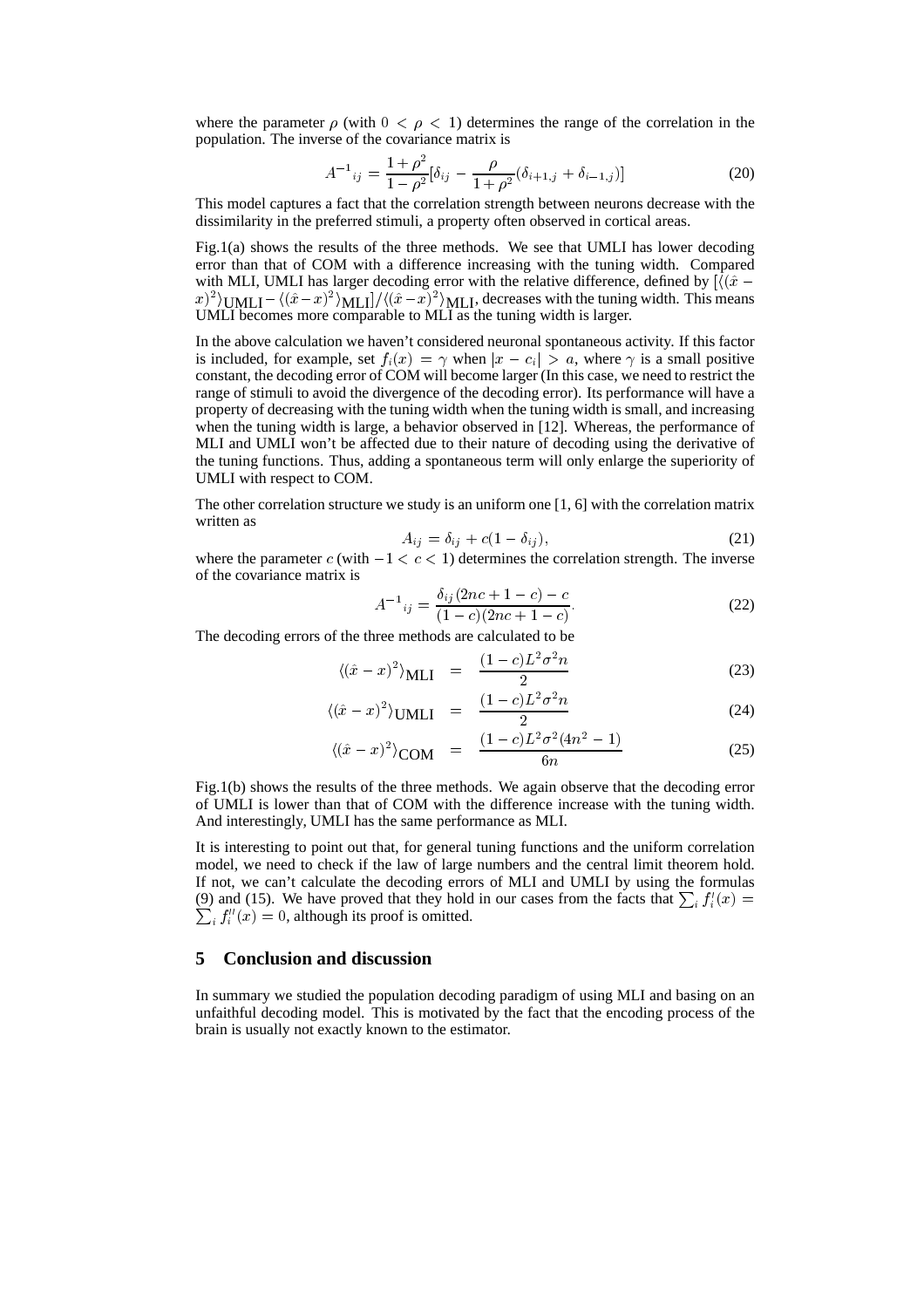

Figure 1: Comparing the decoding errors of UMLI, MLI and COM. The parameters L and  $\sigma$  are both set to be 0.1. (a)The correlation structure is of limited range with  $\rho = 0.5$ ; (b) The correlation structure is uniform with  $c = 0.5$ .

We derived the decoding error of UMLI. The performance of UMLI is compared with that of MLI and COM in an example of an unfaithful model where the neuronal correlation is neglected. It turns out that UMLI has lower decoding error than that of COM. Compared with MLI, UMLI decreases the computational cost remarkablely by omitting the matrix inverse updating. Thus, UMLI is a good compromise between the decoding accuracy and the computational cost. Recently, the work of Pouget et al. has shown that a biological feasible recurrent network could implement MLI when no neuronal correlation is involved [10]. It is of the future work to understand the biological implication of UMLI.

# **Appendix: The decoding errors of MLI and UMLI in the case of triangular tuning functions**

For the triangular tuning function,

$$
f_i'(x) = \begin{cases} \text{sign}(x - c_i)/a & |x - c_i| < a, \ x \neq c_i \\ 0 & |x - c_i| > 0 \end{cases} \tag{26}
$$

where sign $(x - c_i)$  denoting the sign of  $(x - c_i)$ . The function  $f_i'(x)$  is singular at  $c_i = x$ and  $c_i = x \pm a$ . Without loss of generality, we assume no such preferred stimuli exist..

We denote  $f'(x) = \{f'_i(x)\}\$ ,  $f(x) = \{f_i(x)\}\$ , and  $r = f(x) + \xi$  where  $\xi = \{\xi_i\}$  and  $\{\xi_i\}$ are random numbers satisfying

$$
\langle \xi_i \rangle = 0, \tag{27}
$$

$$
\langle \xi_i \xi_j \rangle = \sigma^2 A_{ij}.
$$
\n(28)

The MLI estimate is the solution of

$$
\nabla \ln q(\mathbf{r}|\hat{x}) = 0. \tag{29}
$$

Substituting the eq. (6) into (29), we get

$$
[\mathbf{r} - \mathbf{f}(\hat{x})] \mathbf{A}^{-1} \mathbf{f}'(x)^T = 0,
$$
\n(30)

where  $T$  stands for the transposition operation.